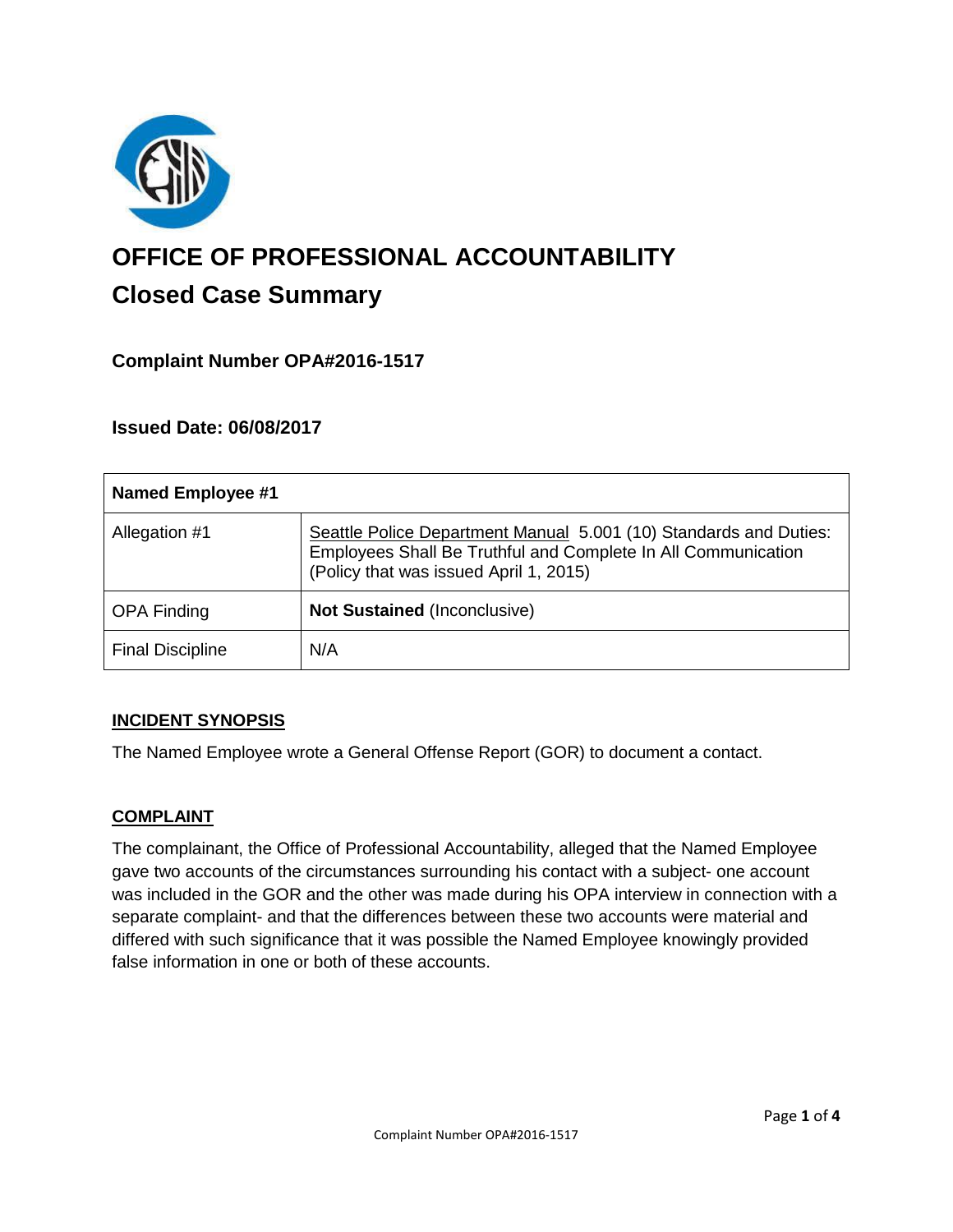#### **INVESTIGATION**

The OPA investigation included the following actions:

- 1. Search for and review of all relevant records and other evidence
- 2. Review of In-Car Videos
- 3. Interviews of SPD employees

### **ANALYSIS AND CONCLUSION**

The OPA investigation showed one instance of a material difference between what the Named Employee wrote in his GOR and the statement he made to OPA. In the GOR, the Named Employee wrote,

"While driving south on Nagle Place in the 1900 block I observed a group of people congregating at the entrance of Cal Anderson Park I recognized one of the subjects as . I have contacted **Dogger on numerous occasions for drinking in public and watched him** for a few seconds to see if he was drinking in the park. I saw him open a bottle he had in a paper bag and offer it to another person for a drink. He took the bottle back as I pulled my vehicle forward to give a friendly reminder that he couldn't have the alcohol in the park."

During his OPA interview about the incident at the park involving the subject, the Named Employee said that he stopped just to talk to a person he had not seen for a while. The Named Employee described this contact as purely social in nature and told OPA that it was only after he was talking to the subject that he saw a paper bag with a bottle in it and reminded the subject that he could not drink alcohol in the park. This statement to OPA during a complaint investigation interview was materially different from what the Named Employee wrote in his GOR. In addition, this difference was not about something incidental, it was specifically about one of the allegations in the OPA investigation for which the Named Employee was being interviewed. The Named Employee had been accused of failing to activate his In-Car Video (ICV) as required when he first contacted the subject about the open container infraction. When interviewed by OPA for this current investigation regarding the inconsistent statements, the Named Employee said he had not reviewed his GOR prior to the first OPA interview and gave a series of vague and confused answers when asked to explain the difference between the statement in his GOR and what he had told the OPA investigator in the original interview. Other than this, the Named Employee's answers at his second OPA interview provided no explanation for his inconsistent statements. OPA interviewed the supervisor who had spoken with the Named Employee about the incident later that same day. When asked what the Named Employee had said to him, the supervisor told OPA that the Named Employee told him the same basic version of events that was written in the GOR, that the Named Employee saw the subject with the bag and the bottle prior to stopping and making contact with him. It was the supervisor's recollection that the Named Employee was stopping to make contact with the subject to address the open container violation.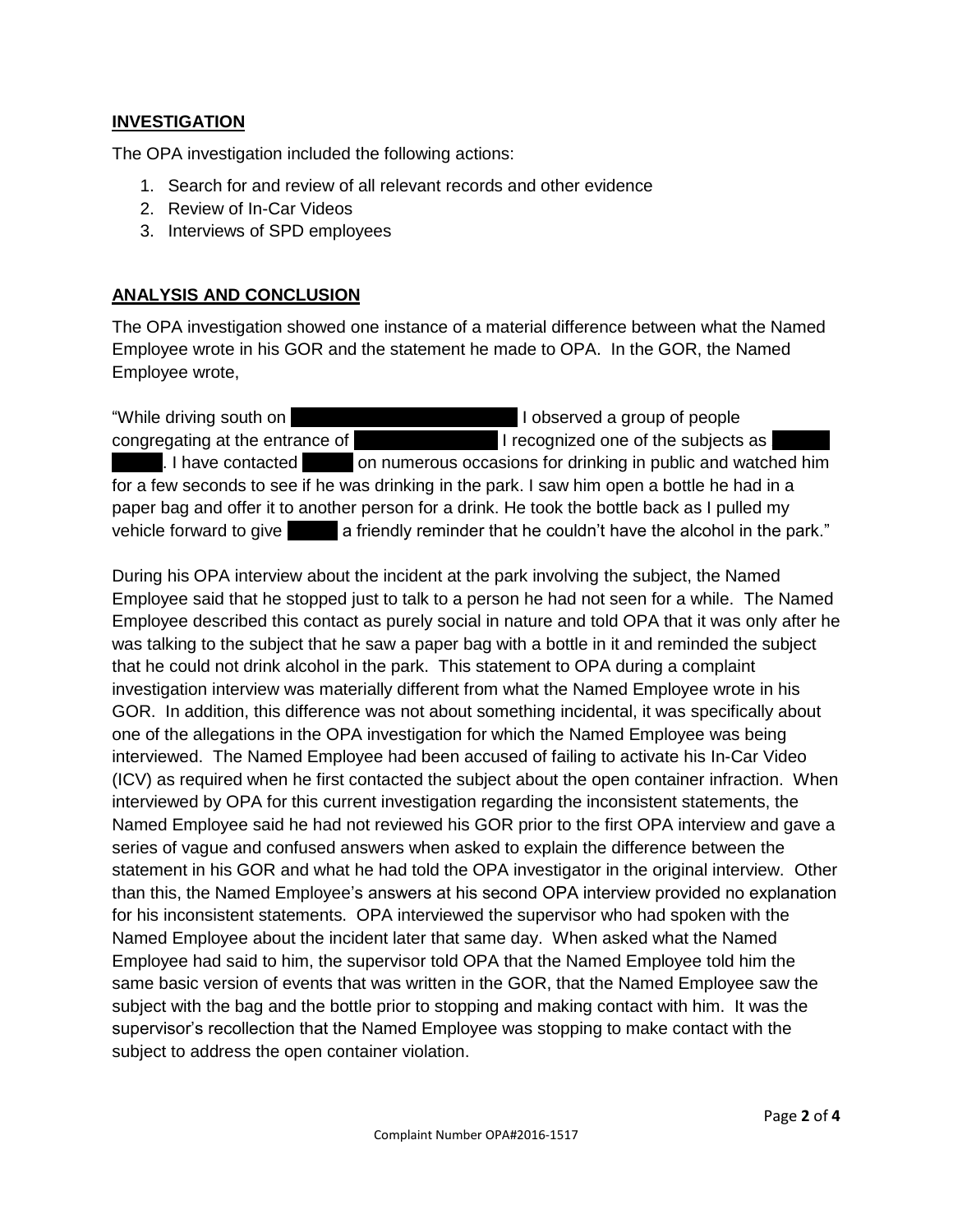The second material difference between the GOR written by the Named Employee and the statements made by him to OPA during his November 2016 interview had to do with the issue of whether or not the Named Employee ordered the subject to pour out the contents of the bottle. This was related to the allegation that was being investigated by OPA in a previous complaint: that the Named Employee had failed to complete a "Terry Stop Template" following his detention of the subject. If the Named Employee gave the subject an order to pour out the contents, this would amount to a detention and the Terry Template would have been required. However, if no such order was given and the subject voluntarily emptied the bottle, no such seizure would have taken place and no Terry Template would have been necessary. In his GOR, the Named Employee wrote that he ordered the subject to pour out the contents of the bottle and that the subject complied. This was also what the Named Employee's supervisor recalled being told by the Named Employee later that same day. However, in his interview with OPA in November 2016 regarding that complaint, the Named Employee stated that, as he was reminding the subject about the ban on alcohol in the park, "he [the subject] kinda brought it out and he was like, oh, okay. And without – I didn't actually know that he had it, and I was telling, and he just started to pour." When the Named Employee was later interviewed by OPA in this present case concerning these contradictory statements, the Named Employee said his report was a "succinct" version of what actually happened, which was more accurately captured in the Named Employee's statement to OPA during his November 2016 interview. Whether the Named Employee order the subject to pour out the contents of the bottle or the subject did that on his own without being compelled, was not clear. The Named Employee was sufficiently vague on the subject and the difference between what was written in the GOR and what the Named Employee told OPA during his November 2016 interview was somewhat subtle.

After careful review of the evidence from the OPA investigation, along with discussion at the Discipline Meeting for this case, the OPA Director found that the evidence fell just short of the clear and convincing standard required under the Collective Bargaining Agreement between the City and the Seattle Police Officers' Guild to sustain a finding of dishonesty. The OPA Director also determined that the Named Employee would benefit from very clear and direct training from his supervisor.